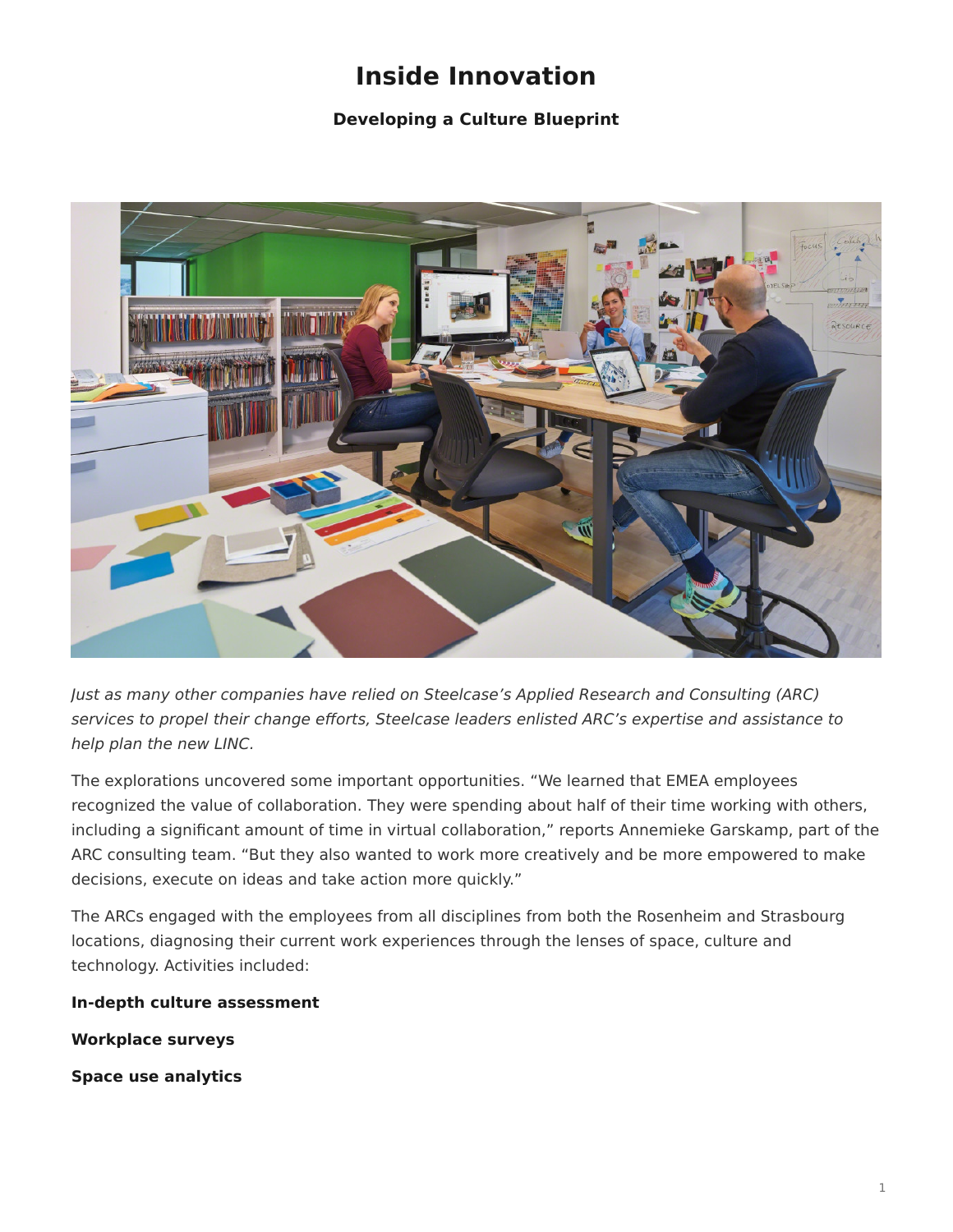#### **On-site observations**

As part of the ARC process, employees were invited to actively co-create their ideal work experiences. In small-group workshops, they explored how their individual needs related to corporate priorities and how the organization could evolve to close gaps. These experiences primed employees' readiness for change.

According to Garskamp, most workshop participants left with a new, optimistic attitude of "let's do this, let's change together."

To learn more about the making of the LINC read [Creating the Link Between Learning and Innovation](https://www.steelcase.com/research/articles/creating-link-learning-innovation/).

### **PREVIOUS CHAPTER** – [The Power of a Place](https://www.steelcase.com/research/articles/inside-innovation-power-place/)

#### **Read it completely**

- 1. **[Introduction](https://www.steelcase.com/research/articles/inside-innovation/)**
- 2. **[Changing Mindsets](https://www.steelcase.com/research/articles/inside-innovation-changing-mindsets/)**
- 3. **[Reimagining the Workplace](https://www.steelcase.com/research/articles/inside-innovation-reimagining-workplace/)**
- 4. **[Learning to Learn Together](https://www.steelcase.com/research/articles/inside-innovation-learning-learn-together/)**
- 5. **[Choices, Control + Transparency](https://www.steelcase.com/research/articles/inside-innovation-choice-control-transparency/)**
- 6. **[A Contemporary Model of Leadership](https://www.steelcase.com/research/articles/inside-innovation-contemporary-model-leadership/)**
- 7. **[The Power of a Place](https://www.steelcase.com/research/articles/inside-innovation-power-place/)**
- 8. **[Making a Culture Blueprint](https://www.steelcase.com/research/articles/inside-innovation-developing-culture-blueprint/)**

| +About Steelcase |  |
|------------------|--|
| +Customer Care   |  |
| +Legal Notices   |  |
| +Connect With Us |  |
| +Contact Us      |  |
| <b>Steelcase</b> |  |
|                  |  |